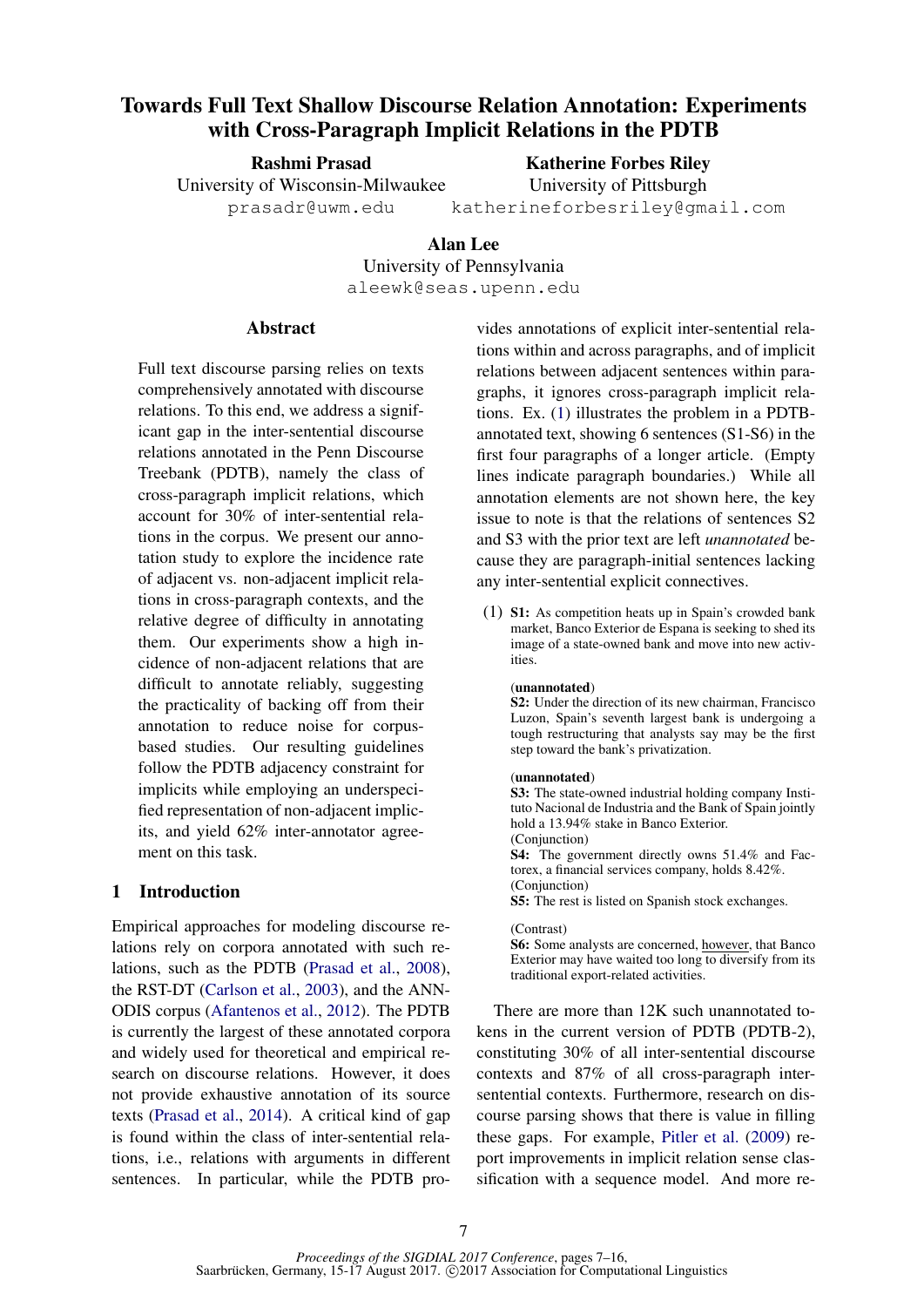cent systems, including the best systems (Wang and Lan, 2015; Oepen et al., 2016) at the recent CONLL shared tasks on PDTB-style shallow discourse parsing (Xue et al., 2015, 2016), while not using a sequence model, still incorporate features about neighboring relations. Such systems have many applications, including summarization (Louis et al., 2010), information extraction (Huang and Riloff, 2012), question answering (Blair-Goldensohn, 2007), opinion analysis (Somasundaran et al., 2008), and argumentation (Zhang et al., 2016).

This paper describes our experiments in annotating cross-paragraph implicit relations in the PDTB (Section 2), with the goal of producing a set of guidelines (Section 3) to annotate such relations reliably (Section 4) and produce a representative dataset annotated with complete sequences of inter-sentential relations.

Our main findings from the experiments are as follows:

- The ratio of cross-paragraph implicit relations between non-adjacent sentences and between adjacent sentences is almost 1 to 1 (47% vs 51% in our experiment). This is similar to the distribution of cross-paragraph explicit relations (Prasad et al., 2010). Hence, non-adjacency is a non-trivial factor to consider when annotating cross-paragraph implicit relations.
- Inter-annotator agreement for the non-<br>adjacent cross-paragraph implicits is cross-paragraph substantially lower compared to their adjacent counterparts (47% versus 68%). Furthermore, the disagreements, while possible to resolve through discussion, are time-consuming and therefore prohibitive to large-scale annotation.

On the basis of these findings, we established the following guidelines for our annotation of cross-paragraph implicit relations:

- We fall back to the PDTB strategy of fully annotating only adjacent implicit relations, while also employing an underspecified marking of non-adjacent ones.
- We introduce new guidelines to (a) better represent the inter-dependency of relations in a

text, (b) represent new senses we have encountered, and (c) better represent the relation of entity-based coherence. These new guidelines are discussed at various points in Section 3.

We achieve a final overall agreement of 62% with our guidelines.

We discuss related work in Section 5 and conclude in Section 6, outlining our goals for this task and future work beyond.

## 2 A Brief Review of PDTB

Our study is carried out within the annotation framework of the PDTB, and incorporates the most recent PDTB (PDTB-3) sense hierarchy (Webber et al., 2016), shown in Fig. 1 (with two modifications – see Section 3.2). Annotated over the ˜1 million word WSJ corpus (Marcus et al., 1993), the PDTB follows a lexically-grounded approach to the representation of discourse relations (Webber et al., 2003) while remaining theoryneutral in its annotation approach. Discourse relations are taken to hold between two abstract object arguments, named Arg1 and Arg2 using syntactic conventions, and are triggered either by *explicit* connectives (Ex. 2) or, otherwise, by adjacency between clauses and sentences. (Throughout the paper, the expression of a relation is underlined, its Arg2 is bolded, its Arg1 is *italicized*, and its type and sense are in parentheses.)

- (2) *The Manhattan U.S. attorney's office stressed criminal cases from 1980 to 1987, averaging 43 for every 100,000 adults*. (Explicit, Contrast) But the New Jersey U.S. attorney averaged 16.
- (3) *So far, the mega-issues are a hit with investors*. (Implicit, Arg2-as-instance, For example) Earlier this year, Tata Iron & Steel Co.'s offer of \$355 million of convertible debentures was oversubscribed.
- (4) *When the plant was destroyed, "I think everyone got concerned that the same thing would happen at our plant*," a KerrMcGee spokeswoman said. (AltLex, Reason) That prompted Kerr-McGee to consider moving the potentially volatile storage facilities and crossblending operations away from town.
- (5) *The proposed petrochemical plant would use naphtha to manufacture the petrochemicals propylene and ethylene and their resin derivatives, polypropylene and polyethylene*. (EntRel)

These are the raw materials used in making plastic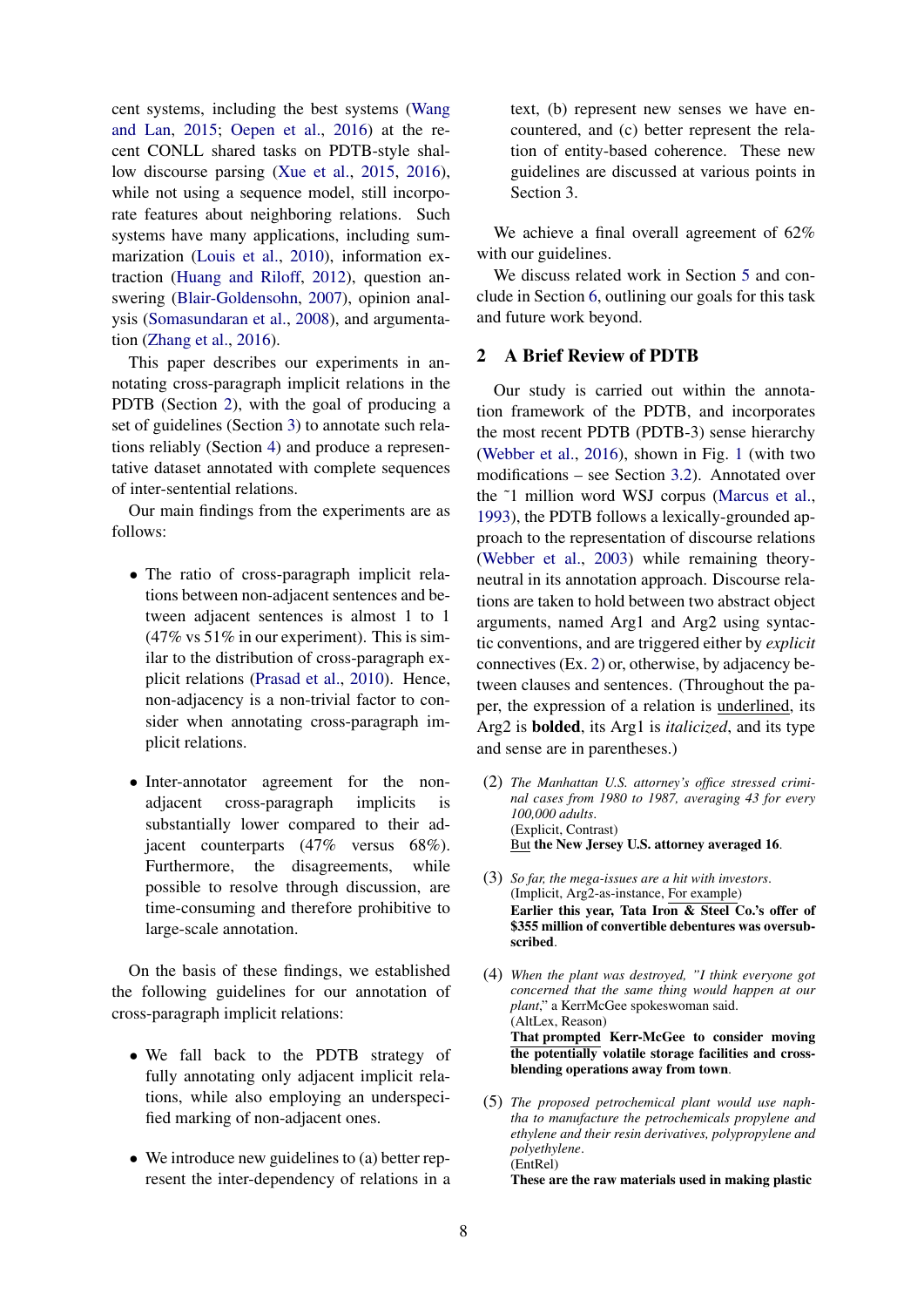|             |                                 |          | Synchronous     |  | --         |                 |                  |
|-------------|---------------------------------|----------|-----------------|--|------------|-----------------|------------------|
|             |                                 | Temporal | Asynchronous    |  | Precedence |                 |                  |
|             |                                 |          |                 |  | Succession |                 |                  |
|             | Contrast                        | --       |                 |  |            | Conjunction     | --               |
| Comparison  | Similarity<br>--                |          |                 |  |            | Disjunction     | --               |
|             | Concession $+/-\beta, +/-\zeta$ |          | Arg1-as-denier  |  |            | Equivalence     | --               |
|             |                                 |          | Arg2-as-denier  |  |            | Hypophora       |                  |
|             |                                 |          |                 |  |            | Instantiation   | Arg1-as-instance |
|             |                                 |          |                 |  |            |                 | Arg2-as-instance |
| Contingency | Cause +/- $\beta$ , +/- $\zeta$ |          | Reason          |  | Expansion  | Level-of-detail | Arg1-as-detail   |
|             |                                 |          | Result          |  |            |                 | Arg2-as-detail   |
|             | Condition $+/-$                 |          | Arg1-as-cond    |  |            | Substitution    | Arg1-as-subst    |
|             |                                 |          | Arg2-as-cond    |  |            |                 | Arg2-as-subst    |
|             | Negative condition */- 3        |          | Arg1-as-negcond |  |            | Exception       | Arg1-as-excpt    |
|             |                                 |          | Arg2-as-negcond |  |            |                 | Arg2-as-excpt    |
|             | Purpose                         |          | Arg1-as-goal    |  |            | Manner          | Arg1-as-manner   |
|             |                                 |          | Arg2-as-goal    |  |            |                 | Arg2-as-manner   |

Figure 1: PDTB-3 Sense Hierarchy (Webber et al., 2016) Modified to Include Arg1/Arg2-as-instance and Hypophora. Only asymmetric relations are specified further at Level-3, to differentiate directionality of the arguments. Superscript symbols on Level-2 senses indicate features for implicit beliefs  $(+/-\beta)$  and speech-acts  $(+/-\zeta)$  that may or may not be associated with one of the defined arguments of the relation.

(6) The executive producer of "Saturday Night With Connie Chung," Andrew Lack, declines to discuss recreations as a practice or his show, in particular. *"I don't talk about my work," he says.* (NoRel)

The president of CBS News, David W. Burke, didn't return numerous telephone calls.

In adjacent contexts not related by a connective, an inferred relation is annotated as either an *implicit* relation (Ex. 3) when it can be expressed by inserting a connective, or an *AltLex* (alternatively lexicalized) relation (Ex. 4) if insertion of a connective leads to a perception of relation redundancy, indicating the presence of some alternative lexico-syntactic marking of the relation. When a discourse relation is not inferred, the context is annotated as *EntRel* (Ex. 5) if an entity-based relation is perceived, and as *NoRel* (Ex. 6) otherwise. Section 3.2 discusses in further detail how the EntRel and NoRel relations are used in PDTB.

Where a relation's arguments can be annotated depends on the type of relation. The Arg2 of explicit relations is always some part of the sentence or clause containing the connective, but the Arg1 can be anywhere in the prior text. For all other relation types, Arg1 and Arg2 are only annotated when adjacent. Arguments can be extended to include additional clauses/sentences in all cases except NoRel, but a minimality constraint requires inclusion of only the minimally necessary text needed to interpret the relation.

## 3 The Experiment

To identify challenges and explore the feasibility of annotating cross-paragraph implicit relations on a large scale, texts from the PDTB corpus were selected to cover a range of sub-genres (Webber, 2009) and lengths. These texts contained 440 current paragraph first sentence (CPFS) tokens (excluding the first sentence in each text) not already related to the prior text by an inter-sentential explicit connective. These tokens were annotated in the PDTB Annotation Tool (Lee et al., 2016) over the three phases described below.

## 3.1 Phase One

Phase One involved guidelines training and developing a preliminary understanding of the task. Two expert annotators worked together to discuss and annotate 10 texts (130 tokens) with the PDTB guidelines, except we did not enforce the PDTB adjacency constraint in order to explore the full complexity of the task. Each token was annotated for its type (Implicit, EntRel or Altlex), sense (Fig. 1), and minimal argument spans. From this exercise, two observations emerged. First, while 52% of the CPFS tokens took their prior (Arg1) argument from a unit involving the prior paragraph's last sentence (PPLS), the remaining 48% of the CPFSs took their Arg1 from somewhere else in the prior discourse, i.e. formed a non-adjacent relation. This suggested that the argument distri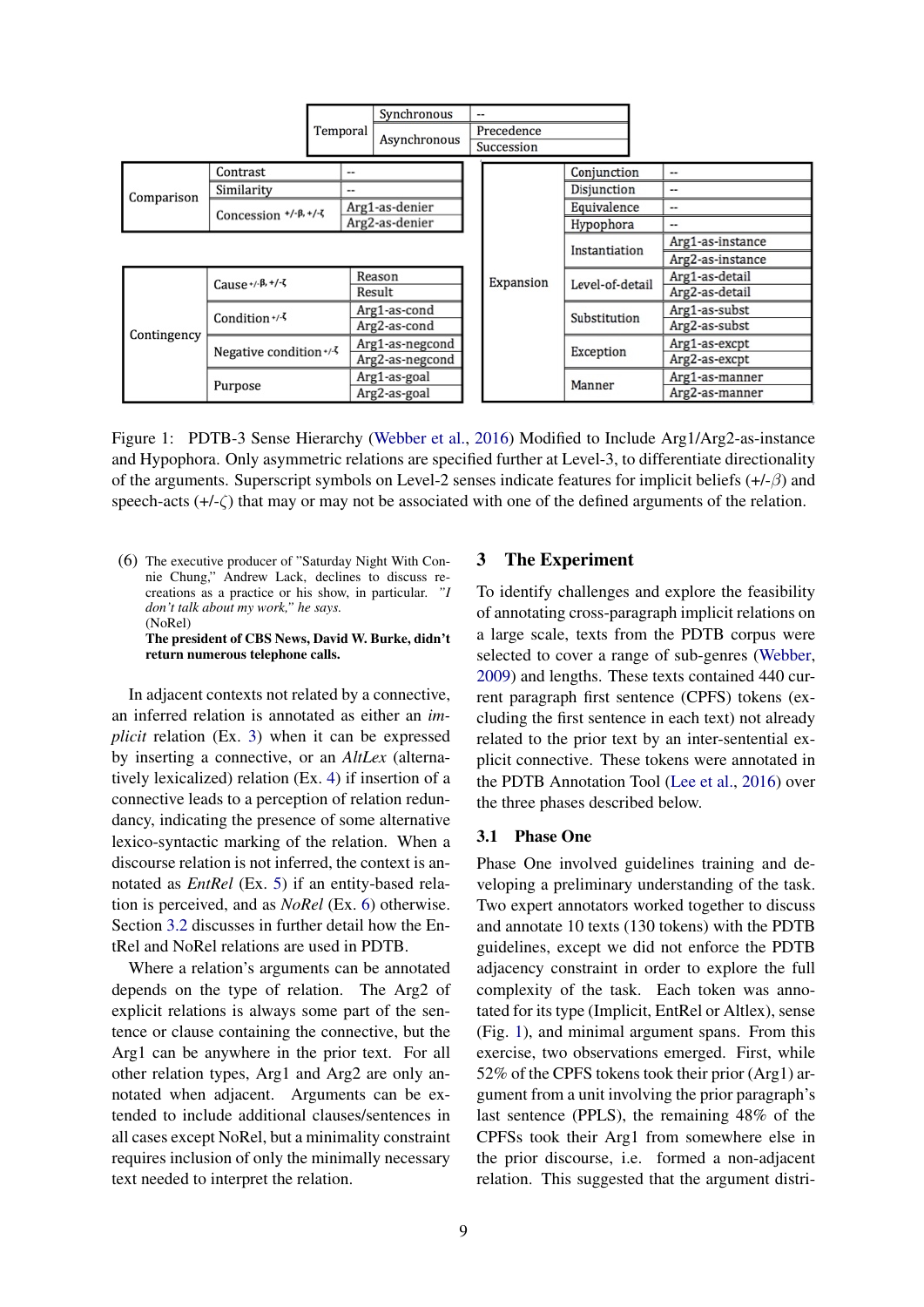bution of cross-paragraph implicits was similar to that of cross-paragraph explicits, which are also non-adjacent roughly half (51%) the time (Prasad et al., 2010). Thus, whether this would be shown more generally became a hypothesis to explore in Phase Two.

Second, it was found that working together, the two annotators could isolate and agree upon the arguments not only of the adjacent implicit relations, but also the non-adjacent ones. Therefore, and also because of the observed high incidence of non-adjacent relations, a second hypothesis to explore in Phase Two became whether both adjacent and non-adjacent Arg1s could be reliably identified and annotated. Ex. (7) shows a CPFS (Arg2) and its Arg1 in a non-adjacent Contrast relation. In this case, the intervening material is excluded because of the minimality constraint: it only provides further detail about the Arg1 eventuality and can thus be excluded without loss of interpretation.

(7) Kidder, Peabody & Co. is trying to struggle back.

*Only a few months ago, the 124-year-old securities firm seemed to be on the verge of a meltdown, racked by internal squabbles and defections.* Its relationship with parent General Electric Co. had been frayed since a big Kidder insider-trading scandal two years ago. Chief executives and presidents had come and gone.

#### (Contrast, But)

Now, the firm says it's at a turning point. By the end of this year, 63-year-old Chairman Silas Cathcart – the former chairman of Illinois Tool Works who was derided as a "tool-and-die man" when GE brought him in to clean up Kidder in 1987 – retires to his Lake Forest, Ill., home, possibly to build a shopping mall on some land he owns.

### 3.2 Phase Two

Based on Phase One observations, we decided in Phase Two to fully explore the feasibility of reliably annotating adjacent *and* non-adjacent crossparagraph implicits. To this end, a further 103 tokens (10 texts) were separately annotated by each annotator for type, sense and minimal argument spans, regardless of whether arguments were adjacent or non-adjacent.

Table 1 presents the results of the Phase Two study. As shown, the adjacency distribution of arguments in the 76% (45%+31%) tokens agreed to be adjacent (46/103) or non-adjacent (32/103) supports our hypothesis that non-adjacent crossparagraph implicit relations occur with high frequency (32/78, 41%), approaching half of all agreed tokens. For each of these agreed tokens, we computed sense and argument agreement to obtain

| Arg1-Arg2 Tokens             | Count | Pct | RelPct  |
|------------------------------|-------|-----|---------|
| <b>Agree Adjacent:</b>       | 46    | 45% | $100\%$ |
| <b>Exact Match</b>           | 11    | 11% | 24%     |
| Sent-level Match             | 3     | 3%  | 7%      |
| Agree Sense, Args Overlap    | 14    | 14% | 30%     |
| Disagree Sense               | 18    | 17% | 39%     |
| <b>Agree Non-Adjacent:</b>   | 32    | 31% | $100\%$ |
| <b>Exact Match</b>           |       | 7%  | 22%     |
| Sent-level Match             | 5     | 5%  | 16%     |
| Agree Sense, Args Overlap    | 3     | 3%  | $9\%$   |
| Agree Sense, Args Disagree   | 3     | 3%  | $9\%$   |
| Disagree Sense               | 14    | 14% | 44%     |
| <b>Disagree Adjacent/Non</b> | 25    | 24% | $100\%$ |

Table 1: Cross-Paragraph Implicit Relations, Phase Two Agreement Counts, Percentages over all Tokens (Pct) and Relative Percentages over Subgroups (RelPct). 103 Tokens, 10 Texts.

(a) 'Exact Match', i.e., fully agreed for type, sense, and argument spans, (b) 'Sent-level match', i.e., slightly relaxing the minimality constraint subsententially to include tokens agreed for type and sense whose argument boundaries only disagreed inside a sentence boundary (e.g. because one annotator included an adjunct clause the other excluded), (c) 'Agree Sense, Args Overlap', i.e., relaxing the minimality constraint supra-sententially to include tokens agreed for type and sense whose Arg1 and Arg2 boundaries overlapped but did not exactly match (e.g. because one annotator included additional sentence(s) the other considered non-minimal), (d) 'Agree Sense, Args Disagree', i.e., agreed for type and sense but unmatched in all of the aforementioned ways, which can only occur for non-adjacent relations and not adjacent relations, and (e) 'Disagree Sense', i.e., disagreed as to type or sense, although arguments may or may not have matched in some way.

As the table shows, Exact Match agreement was low at 18% (11%+7%) for both adjacent (11/103) and non-adjacent (7/103) relations, illustrating the difficulty of the task. Agreement is boosted to 26% (26/103) when including Sentence-Level matches on argument spans (3 adjacent and 5 nonadjacent) and to 43% (43/103) when including tokens that matched for type and sense and had overlapping spans (14 adjacent and 3 non-adjacent), which we also take as the overall agreement on the task, with the most relaxed metric for argument span agreement. The table also shows that with this metric, agreement was worse for nonadjacent relations  $((7+5+3)/32, 47%)$  than adjacent relations  $((11+3+14)/46, 61\%).$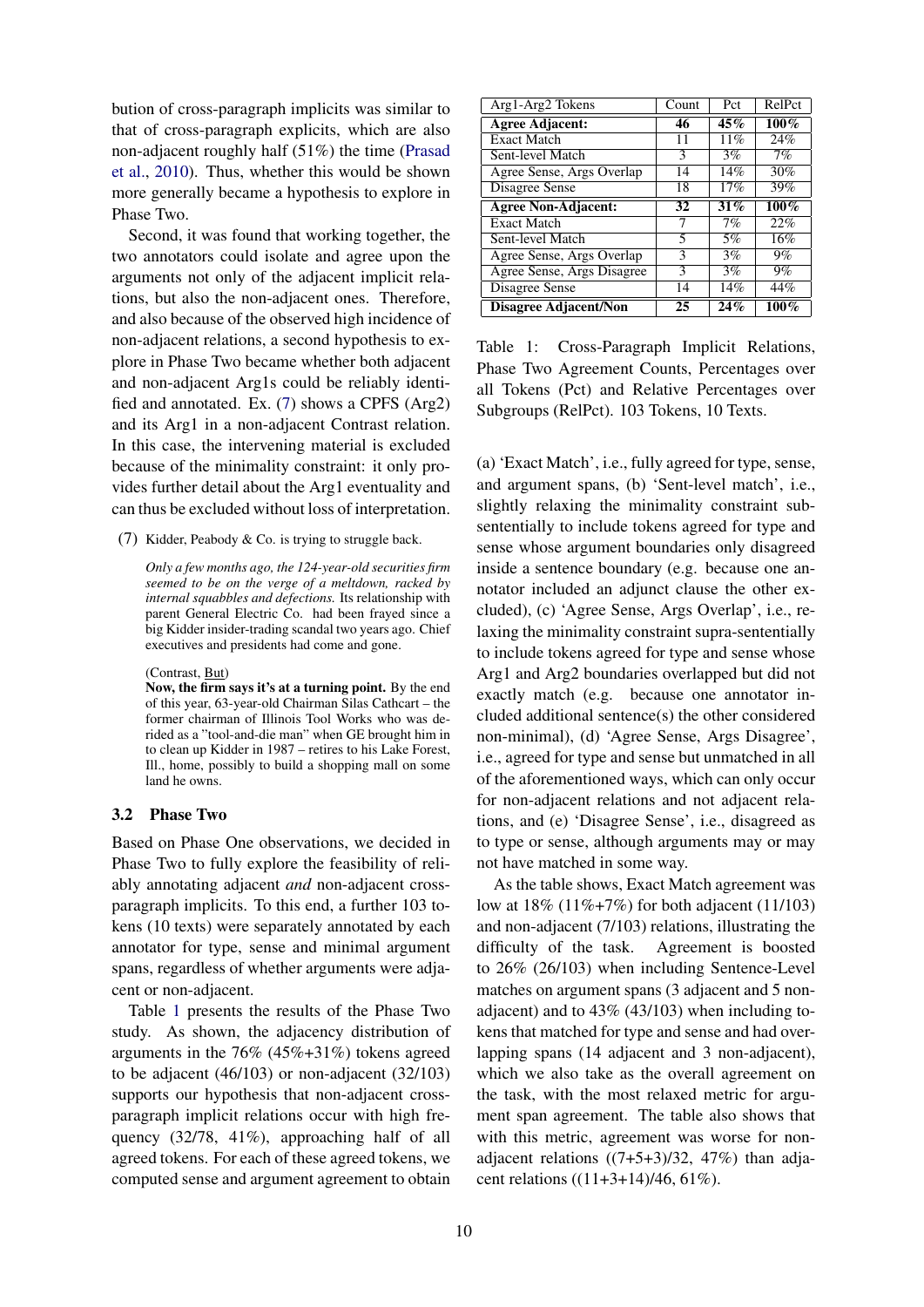Discussion of the disagreements showed that while it was almost always possible to reach consensus, the time and effort required was often much greater for non-adjacent relations – twice the amount of time required for adjacent relations – and therefore prohibitive to large-scale annotation. Therefore a decision was made to maintain the PDTB adjacency constraint and focus on full annotation of only adjacent relations. Tokens perceived as forming a non-adjacent implicit relation would be annotated as NoSemRel, as described below, providing an underspecified marking to indicate its presence.

Also based on the Phase Two findings, two further enhancements were made to the PDTB-2 guidelines. First, two new senses were introduced (Fig. 1), as illustrated in Exs. (8-9). Our texts provide evidence of both directionalities for the asymmetric Instantiation sense, and so its Level-3 labels, Arg1-as-instance and Arg2-as-instance, were introduced. Arg2-as-instance is the more common case. In addition, a Hypophora label was introduced as a placeholder for questionanswer pairs, until further study can shed light on the appropriate senses to capture their semantics.

(8) NBC's re-creations are produced by Cosgrove-Meurer Productions, which also makes the successful primetime NBC Entertainment series Unsolved Mysteries.

(Arg1-as-instance, More generally) The marriage of news and theater, if not exactly inevitable, has been consummated nonetheless.

(9) *How can we turn this situation around?*

(Hypophora) Reform starts in the Pentagon.

The second enhancement involves a refinement of the EntRel and NoRel labels. In the absence of a semantic discourse relation between adjacent sentences, the PDTB-2 labels the relation between them as follows: (a) as EntRel if an entity-based coherence relation holds between Arg1 and Arg2 and the discourse is expanded around that entity in Arg2, either by continuing the narrative around it or supplying background about it; (b) as EntRel if (a) doesn't hold but some entity co-reference exists between Arg1 and Arg2 (even if an implicit relation also holds between Arg2 and a non-adjacent sentence); (c) as NoRel if neither (a) nor (b) holds (even if an implicit relation also holds between Arg2 and a non-adjacent sentence); and (d) as NoRel if none of (a)-(c) hold, which occurs when

Arg2 is not part of the discourse (e.g., bylines or the start of a new article in a single WSJ file).

However, given our goal to encode the presence of non-adjacent implicit relations, the manner in which these labels are currently assigned is a problem because this information is spread across both labels, by way of scenarios (b) and (c) above. Further, (a) and (b) confound the presence of a semantic coherence relation with the presence of coreference. Both of these considerations therefore led us to create two new labels for our task: SemEntRel (Semantic EntRel) for scenario (a), to unambiguously identify cases of entity-based coherence relations, and NoSemRel for scenarios (b) and (c), to unambiguously identify cases of non-adjacent implicit relations. To maintain consistency with the PDTB-2 corpus, the EntRel label for (b) was noted as a comment feature where relevant. Scenario (d) continued to be labeled as NoRel.

A SemEntRel relation is shown in Ex. (10), where Arg2 provides background about the "humanitarian assistance" conceptual entity in Arg1. Though not yet applied to the rest of PDTB-2, we find Semantic Entrels occur quite frequently in cross-paragraph contexts (see Section 4). An example of a NoSemRel relation is the underspecified annotation of the non-adjacent relation of Ex.  $(7)$ , shown below as Ex.  $(11)$ .

(10) *And important U.S. lawmakers must decide at the end of November if the Contras are to receive the rest of the* \$*49 million in so-called humanitarian assistance under a bipartisan agreement reached with the Bush administration in March.*

#### (SemEntRel)

The humanitarian assistance, which pays for supplies such as food and clothing for the rebels amassed along the Nicaraguan border with Honduras, replaced the military aid cut off by Congress in February 1988.

(11) Only a few months ago, the 124-year-old securities firm seemed to be on the verge of a meltdown, racked by internal squabbles and defections. Its relationship with parent General Electric Co. had been frayed since a big Kidder insider-trading scandal two years ago. *Chief executives and presidents had come and gone.*

#### (NoSemRel)

Now, the firm says it's at a turning point. By the end of this year, 63-year-old Chairman Silas Cathcart – the former chairman of Illinois Tool Works who was derided as a "tool-and-die man" when GE brought him in to clean up Kidder in 1987 – retires to his Lake Forest, Ill., home, possibly to build a shopping mall on some land he owns.

## 3.3 Phase Three

Employing the enhancements to the PDTB-2 guidelines developed during Phase Two, 207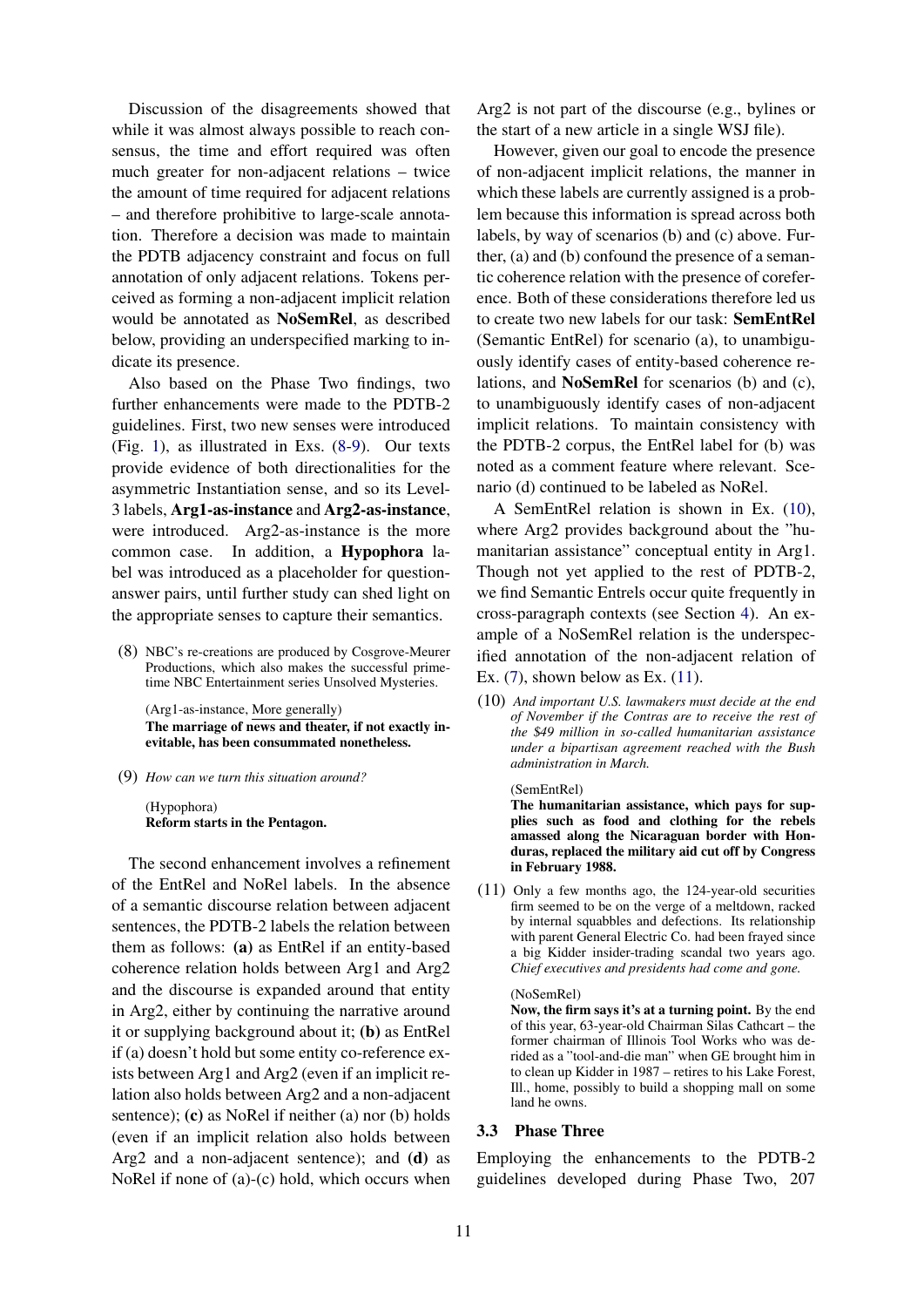CPFS-PPLS implicit relation tokens from 34 texts were separately annotated by the two annotators in Phase Three for type, sense and minimal argument spans. However, prior to initiating the Phase Three annotation, all Phase One and Phase Two texts were reannotated by the two annotators according to the enhanced guidelines, and a close analysis of the disagreements was performed. This yielded three recurring patterns of disagreements as well as procedures for resolving them via careful application of the guidelines, detailed below.

a) Multi-sentential or discontinuous arguments may exclude supporting relations. Minimality requires that all and only the semantic material minimally needed to interpret a relation be specified by its arguments. Therefore, relations that support Arg1 and Arg2 but aren't necessary for their interpretation should be excluded from those arguments' boundaries. Common supporting relations typically excluded include Arg2-as-Instance, Arg2-as-Detail, and Reason, as well as Semantic Entrel or Temporal relations that supply background information. Ex. (12) shows supporting sentences after the CPFS that are excluded from Arg2 for minimality.

(12) *Although bullish dollar sentiment has fizzled*, many currency analysts say *a massive sell-off probably won't occur in the near future*.

(Implicit, Reason, because)

While Wall Street's tough times and lower U.S. interest rates continue to undermine the dollar, weakness in the pound and the yen is expected to offset those factors. "By default," the dollar probably will be able to hold up pretty well in coming days, says Francoise Soares-Kemp, a foreign-exchange adviser at Credit Suisse. "We're close to the bottom" of the nearterm ranges, she contends.

b) A CPFS may appear to relate to both an adjacent and a non-adjacent unit. Often, however, the adjacent unit will be providing supporting content to the non-adjacent unit, rather than continuing the more global narrative flow. The stronger relation in this case will be the nonadjacent one. E.g., in Ex. (13), Arg2 creates an Instantiation relation regarding the names of specific judges to be included. Some annotators may perceive this relation as capable of being formed with the prior adjacent sentence or the non-adjacent italicized one. However, the prior adjacent sentence itself provides supporting detail on the italicized one, concerning the number of judges to be included. Thus, the adjacent sentence and the bolded sentence are neither directly related themselves, nor advancing the more global narrative flow. Therefore, this token is labeled NoSemRel.

- (13) Several organizations, including the Industrial Biotechnical Association and the Pharmaceutical Manufacturers Association, have asked the White House and Justice Department to name candidates with both patent and scientific backgrounds. *The associations would like the court to include between three and six judges with specialized training.*
	- (NoSemRel)

Some of the associations have recommended Dr. Alan D. Lourie, 54, a former patent agent with a doctorate in organic chemistry who now is associate general counsel with SmithKline Beckman Corp. in Philadelphia.

c) Multiple tokens can relate differently to the same sentence. Often in the PDTB, texts begin with a single complex sentence followed by other sentences or paragraphs each discussing some aspect of it. By minimality, tokens should only be grouped into a single Arg2 if they share the same relation to the same Arg1 unit. The text in Ex. 7 provides an illustration of this. The italicized and bolded CPFSs together form the Arg2 of an Arg2-as-detail relation with the first sentence, providing detail on the eventuality of the company trying to struggle back. In contrast, in Ex. (14), the bolded Arg2 in the first CPFS provides detail on the trade deficit worsening in the first sentence. The bolded Arg2 in the second CPFS, on the other hand, displays entity coreference with the first bolded unit, but more generally and strongly, continues the global narrative flow about the Treasury Department's statement, that is, it is in a SemEntRel relation with the nonadjacent Arg1 (in italics). Given the new guidelines for Phase Three, the relation is thus labeled NoSemRel.

(14) The Treasury Department said *the U.S. trade deficit may worsen next year, after two years of significant improvement.*

#### (Implicit=Arg2-as-detail)

In its report to Congress on international economic policies, the Treasury said that any improvement in the broadest measure of trade, known as the current account, "is likely at best to be very modest," and "the possibility of deterioration in the current account next year cannot be excluded."

#### (NoSemRel)

The statement was the U.S. government's first acknowledgement of what other groups, such as the International Monetary Fund, have been predicting for months.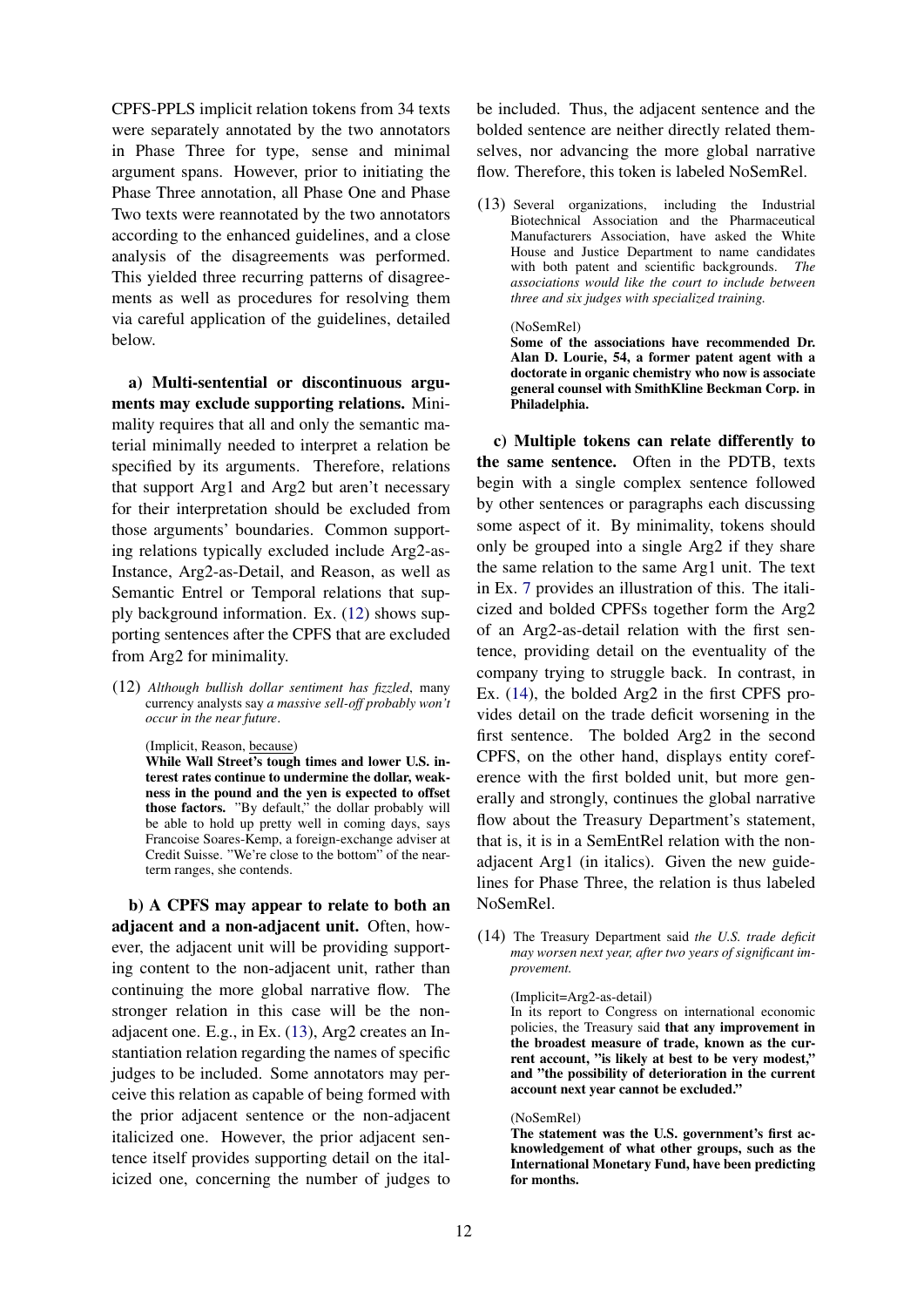| Arg1-Arg2 Pairs               | Count | Pct    | RelPct  |
|-------------------------------|-------|--------|---------|
| <b>Agree Adjacent:</b>        | 95    | 46%    | $100\%$ |
| <b>Exact Match</b>            | 40    | 19%    | 42%     |
| Sent-level Match              | 13    | 7%     | 14%     |
| Agree Sense, Args Overlap     | 12    | 6%     | 13%     |
| Disagree Sense                | 30    | 14%    | 31%     |
| <b>Agreed Non-Adjacent:</b>   | 63    | 30%    | 100%    |
| <b>Disagreed Adjacent/Non</b> | 49    | $24\%$ | $100\%$ |

Table 2: Cross-Paragraph Implicit Relations, Phase Three Agreement, 207 Tokens, 34 Texts.

## 4 Results and Discussion

Table 2 presents the Phase Three inter-annotator agreement results. As shown, agreement on whether a relation was adjacent (95) or nonadjacent (63) was approximately the same as in Phase Two, at 76% (46%+30%), Furthermore, over these 158 (95+63) tokens, the proportion of non-adjacent tokens (63/158, 40%) was similar to Phase Two, again supporting our hypothesis about their high frequency. Because of the backoff to annotating only adjacent cross-paragraph implicit relations, overall agreement with the most relaxed metric on argument spans<sup>1</sup> is higher in Phase Three (62%) than in Phase Two (43%). However, there is also substantial improvement in the sense annotation of the adjacent discourse relations, from 61% in Phase Two to 69% (42%+14%+13%) in this phase, $<sup>2</sup>$  which we attribute partly to our en-</sup> hanced guidelines for annotating SemEntRel. The increase in tokens agreed on sense also more accurately represents the agreement on arguments. Exactly matched arguments show an increase to 42% from 24% in Phase Two and there are fewer disagreements due to supra-sentential overlapping spans, which have reduced to 13% from 30% in Phase Two. The number of sentence-level disagreements increased to 14% from 7% in Phase Two, but most of these reflect minor syntactic differences (e.g., inclusion/exclusion of adjuncts or attributions) rather than semantic ones.

Following Phase Three, gold standard annotations were produced through consensus labeling over all phases. Table 3 shows the counts and percentages for each token type. Of the 440 tokens, 207 (47%) conveyed a non-adjacent relation and thus the adjacent relation was labeled NoSem-

|     | Implct | AltLex | SemEnt | NoSmRel | NoRel |
|-----|--------|--------|--------|---------|-------|
|     | 152    |        | 62     | 207     |       |
| Pct | 35%    | 2%     | 14%    | 47%     | 3%    |

Table 3: Gold Cross-Paragraph Implicit Relation Counts and Percentages Across All Phases, 440 Tokens, 54 Texts.

Rel, confirming our initial hypothesis of an almost equal distribution of cross-paragraph adjacent and non-adjacent implicit relations. Among the remaining 233 (53%) tokens, 153 (35%) were of the Implicit type in that a connective could be inserted to express the relation, while 8 (2%) conveyed the relation through an AltLex. 62 (14%) tokens were annotated as SemEntRels, and 11 (3%) were annotated as NoRels. Table 4 presents the counts and percentages for the Implicit and AltLex goldlabeled senses. As shown, Arg2-as-Detail occurs most frequently but still accounts for only 40% of the relations. Six other senses occurring with 5% or greater frequency account for 45% of the tokens, and include Conjunction (12%), Arg2-asinstance (9%), Reason (7%), Result (6%), Arg2 as-denier (6%) and Contrast (5%). The remaining 15% of the tokens occurring with less than 5% frequency are spread across nine different senses.

### 5 Related Work

Given that the end goal of this research is to produce full-text annotation of discourse relations, in this section we compare our work with two related approaches to full text discourse relation annotation, focusing on how they handle nonadjacent discourse relations, or in other words, long-distance discourse relation dependencies.

In the RST-based (Mann and Thompson, 1988) RST-DT corpus (Carlson et al., 2003), texts are first segmented into elementary discourse units (EDUs) and relations are then built recursively (i.e., as trees) between increasingly complex adjacent structures. Long-distance dependencies come about when the "nuclear" elements within a pair of complex adjacent structures are not adjacent in the text. In this approach, then, long-distance dependencies fall out as a function of the theory and its implementation in the annotation procedure. A disadvantage of such an approach, however, is that it tends to undervalue the evaluation and intuition of annotators with regards to such dependencies (Stede, 2012). As illustration, in the RST-DT tree (Fig. 2) for Ex. (15), the Antithesis relation clearly

 ${}^{1}$ Exact Match + Sent-Level Match + Agree Sense, Args Overlap + Agreed Non-Adjacent

<sup>2</sup>The sense agreement for this task is on par with the agreement for intra-paragraph implicit relations reported in Miltsakaki et al. (2004).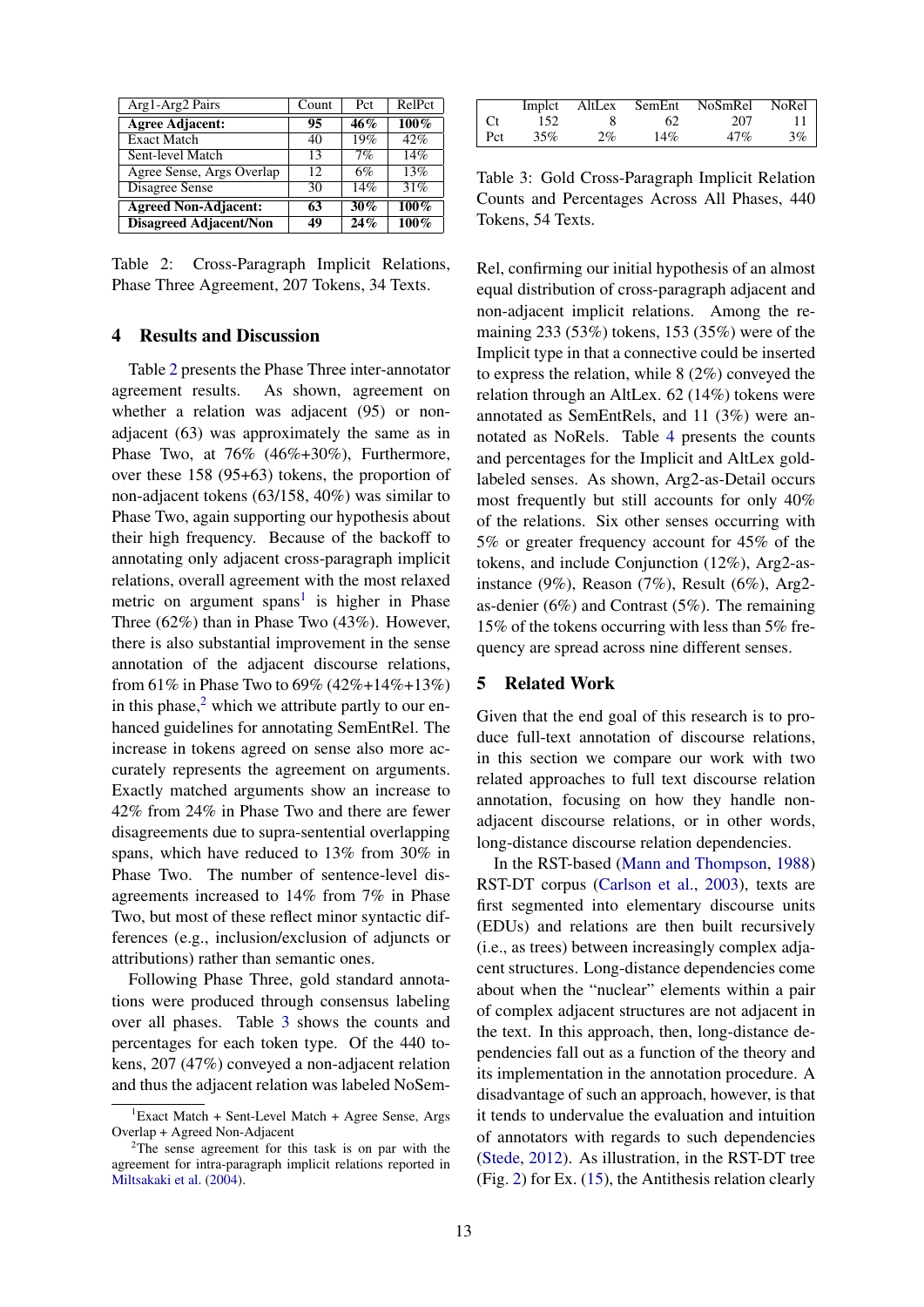| <b>Types</b> | <b>Senses (Count/Relative Percent of 160)</b> |                 |                       |            |             |                     |                 |                   |  |
|--------------|-----------------------------------------------|-----------------|-----------------------|------------|-------------|---------------------|-----------------|-------------------|--|
|              | Detail2                                       | Conjunction     | Instance <sub>2</sub> | Reason     | Result      | Denier <sub>2</sub> | Contrast        | Precedence        |  |
| Implicit     | 62/39%                                        | $18/11\%$       | $13/8\%$              | $11/7\%$   | $10/6\%$    | 9/6%                | $8/5\%$         | $7/4\%$           |  |
| AltLex       | $2/1\%$                                       | $1/< 1\%$       | $2/1\%$               |            | $\theta$    |                     |                 |                   |  |
|              |                                               |                 |                       |            |             |                     |                 |                   |  |
|              | Equivalence                                   | Reason+ $\beta$ | Detail1               | Instance 1 | Synchronous | Hypophora           | Result+ $\beta$ | Succession        |  |
| Implicit     | $3/2\%$                                       | $3/2\%$         | $2/1\%$               | $2/1\%$    | $1/< 1\%$   | $1/< 1\%$           | $1/< 1\%$       | $1/<\frac{1}{\%}$ |  |
| AltLex       |                                               | $1/< 1\%$       | 0                     |            | $1/< 1\%$   |                     |                 | $1/<1\%$          |  |

Table 4: Gold Cross-Paragraph Adjacent Implicit and AltLex Sense Counts and Relative Percentages Across All Phases, 160 Tokens. Detail( $1/2$ ) = Arg( $1/2$ )-as-detail; Instance( $1/2$ ) = Arg( $1/2$ )-as-instance;  $Denier2 = Arg2-as$ -denier.



Figure 2: RST Structure for Ex. (15). Intrasentential relations are not shown. Nodes are labeled with RST mononuclear (n-s) or multinuclear (n-n) relations and leaves are anchored by sentences IDs marked with their nuclearity status.

seems to hold between S3 and S6, but this does not fall out from the RST-DT annotation, where S1 is promoted as the nucleus of the S1-S5 complex, not S3.

(15) S1: FEDERAL PROSECUTORS are concluding fewer criminal cases with trials.

S2: That's a finding of a new study of the Justice Department by researchers at Syracuse University. S3: David Burnham, one of the authors, says fewer trials probably means a growing number of plea bargains. S4: In 1980, 18% of federal prosecutions concluded at trial; in 1987, only 9% did.

S5: The study covered 11 major U.S. attorneys' offices – including those in Manhattan and Brooklyn, N.Y., and New Jersey – from 1980 to 1987.

S6: The Justice Department rejected the implication that its prosecutors are currently more willing to plea bargain.

S7: "Our felony caseloads have been consistent for 20 years," with about 15% of all prosecutions going to trial, a department spokeswoman said.

Like the RST-DT corpus, The SDRT-based (Asher and Lascarides, 2003) ANNODIS corpus (Afantenos et al., 2012) also constructs hierarchical structures - termed complex discourse units

(CDUs) - out of EDUs. A structure like Fig. 2 is thus possible in that corpus. However, CDUs are explicitly distinguished from EDUs in ANN-ODIS and there is at present no analogous concept of nuclearity within the theory that would promote some EDU(s) to become the prominent nucleus of the complex. The problem of identifying minimal arguments in long-distance dependencies is therefore sidestepped in the corpus; instead, the whole CDU serves as the argument. Nevertheless, identifying minimal arguments based on some principle, whether through annotation guidelines such as PDTB's "minimality constraint" or through theoretical mechanisms such as RST-DT's "nuclearity principle", is important in eliminating noise from the arguments. For example, a learning algorithm extracting features from non-minimal argument spans for sense labeling would wind up with a lot of extraneous or conflicting data. It is also an open question as to whether the speaker/hearer retains or requires such hierarchically-structured non-minimal complex units when establishing/interpreting discourse relations in speech/text. In many other respects, however, the ANNODIS approach is on par with the one addressed in this paper. Relations are defined in semantic terms, and long-distance relations are annotated regardless of whether or not they may lead to crossing dependencies in the *emergent* composite discourse structures.

## 6 Conclusion and Future Work

In sum, our study shows that adjacent implicit discourse relations across paragraphs can be annotated reliably. Furthermore, the gold-standard sense distributions found in our study, together with the frequency of Semantic EntRels, suggest that cross-paragraph implicit relations carry varied semantic content in substantial proportions and are therefore worth annotating. Given this, one goal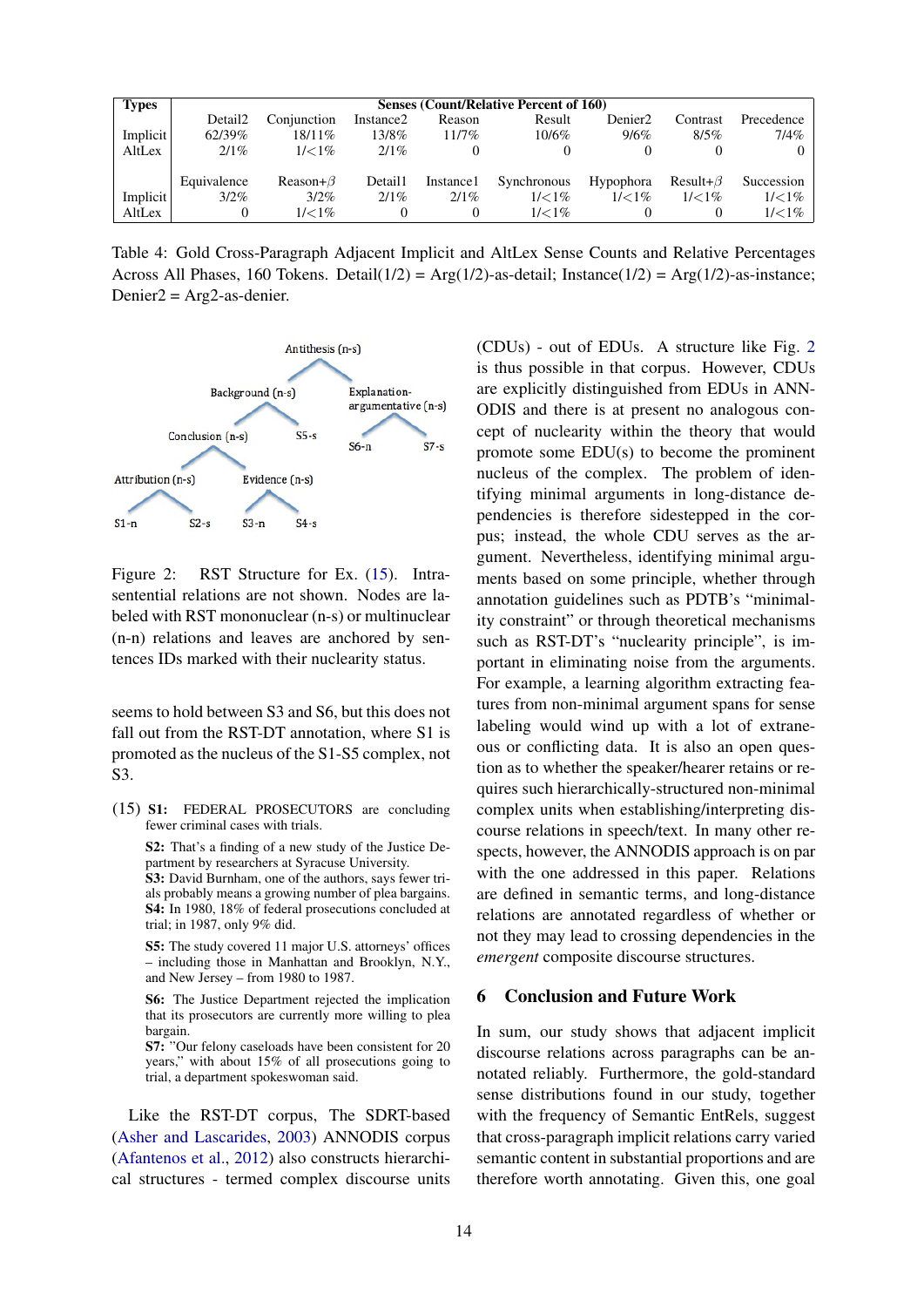of our future work is to annotate ˜200 texts of the PDTB corpus with adjacent cross-paragraph implicit relations, following the enhanced guidelines developed here, and publicly distribute the annotations via github. $3$  The subset of texts to be annotated contain approximately 700 tokens of crossparagraph implicit relations, which we have estimated (from our Phase1 to Phase3 annotations) to require 3 minutes per token on average, i.e., approximately 35 hours of annotation time per annotator. Once this corpus is completed, we can then study the distribution of senses and patterns of senses in the texts, along the lines of Pitler et al. (2008), but now over full text relation sequences. In addition, the high incidence of the underspecified implicit non-adjacent relations found in this study suggests the value of developing guidelines for their more difficult annotation to ensure it can be done reliably, and thus, this is a goal of our future work as well.

More generally, our study is the first to quantitatively assess the difficulty of annotating longdistance discourse relation dependencies. We find that annotating non-adjacent cross-paragraph implicit relations is difficult and time-consuming. Another future goal is, therefore, to develop more effective tools and methodologies to increase annotation ease, speed and reliability. These include enhancements to the PDTB annotation tool to better allow simultaneous visualization of intersentential relations and their arguments in a text. In addition, a two-pass annotation methodology would allow the more difficult cross-paragraph non-adjacent implicit relations to be annotated in a second pass. Sequences of inter-sentential relations from the first pass could then reveal systematic structures to inform the second pass.

## Acknowledgments

This work was partially supported by NSF grant IIS-1421067.

## References

Stergos Afantenos, Nicholas Asher, Farah Benamara, Myriam Bras, Ccile Fabre, Lydia-Mai Ho-Dac, Anne Le Draoulec, Philippe Muller, Marie-Paule Pry-Woodley, Laurent Prevot, Josette Rebeyrolle, Ludovic Tanguy, Marianne Vergez-Couret, and Laure Vieu. 2012. An empirical resource for discovering cognitive principles of discourse organisation:

the ANNODIS corpus. In *Proceedings of the 8th International Conference on Language Resources and Evaluation*. Istanbul, Turkey, pages 2727–2734.

- Nicholas Asher and Alex Lascarides. 2003. *Logics of conversation*. Cambridge University Press.
- Sasha J. Blair-Goldensohn. 2007. *Long-Answer Question Answering and Rhetorical-Semantic Relations*. Ph.D. thesis, Columbia University.
- Lynn Carlson, Daniel Marcu, and Mary Ellen Okurowski. 2003. Building a discourse-tagged corpus in the framework of Rhetorical Structure Theory. In Jan van Kuppevelt and Ronnie Smith, editors, *Current Directions in Discourse and Dialogue*, Kluwer Academic Publishers, pages 85–112.
- Ruihong Huang and Ellen Riloff. 2012. Modeling textual cohesion for event extraction. In *Proceedings of the 26th Conference on Artificial Intelligence*. Toronto, Canada, pages 1664–1670.
- Alan Lee, Rashmi Prasad, Bonnie Webber, and Aravind Joshi. 2016. Annotating discourse relations with the PDTB annotator. In *Proceedings of the 26th International Conference on Computational Linguistics: System Demonstrations*. Osaka, Japan, pages 121–125.
- Annie Louis, Aravind Joshi, and Ani Nenkova. 2010. Discourse indicators for content selection in summarization. In *Proceedings of the 11th Annual Meeting of the Special Interest Group on Discourse and Dialogue*. Tokyo, Japan, pages 147–156.
- William C. Mann and Sandra A. Thompson. 1988. Rhetorical structure theory. Toward a functional theory of text organization. *Text* 8(3):243–281.
- Mitchell Marcus, Beatrice Santorini, and Mary Ann Marcinkiewicz. 1993. Building a large annotated corpus of English: The Penn TreeBank. *Computational Linguistics* 19(2):313–330.
- Eleni Miltsakaki, Rashmi Prasad, Aravind Joshi, and Bonnie Webber. 2004. Annotating discourse connectives and their arguments. In *Proceedings of the HLT/NAACL Workshop on Frontiers in Corpus Annotation*. Boston, MA, pages 9–16.
- Stephan Oepen, Jonathon Read, Tatjana Scheffler, Uladzimir Sidarenka, Manfred Stede, Erik Velldal, and Lilja Øvrelid. 2016. OPT: Oslo-Potsdam-Teesside pipelining rules, rankers, and classifier ensembles for shallow discourse parsing. In *Proceedings of the CoNLL-16 shared task on Multilingual Shallow Discourse Parsing*. Berlin, Germany, pages 20–26.
- Emily Pitler, Annie Louis, and Ani Nenkova. 2009. Automatic sense prediction for implicit discourse relations in text. In *Proceedings of the Joint Conference of the 47th Annual Meeting of the ACL and the 4th International Joint Conference on Natural Language Processing of the AFNLP: Volume 2*. Suntec, Singapore, pages 683–691.

<sup>3</sup> http://www.github.com